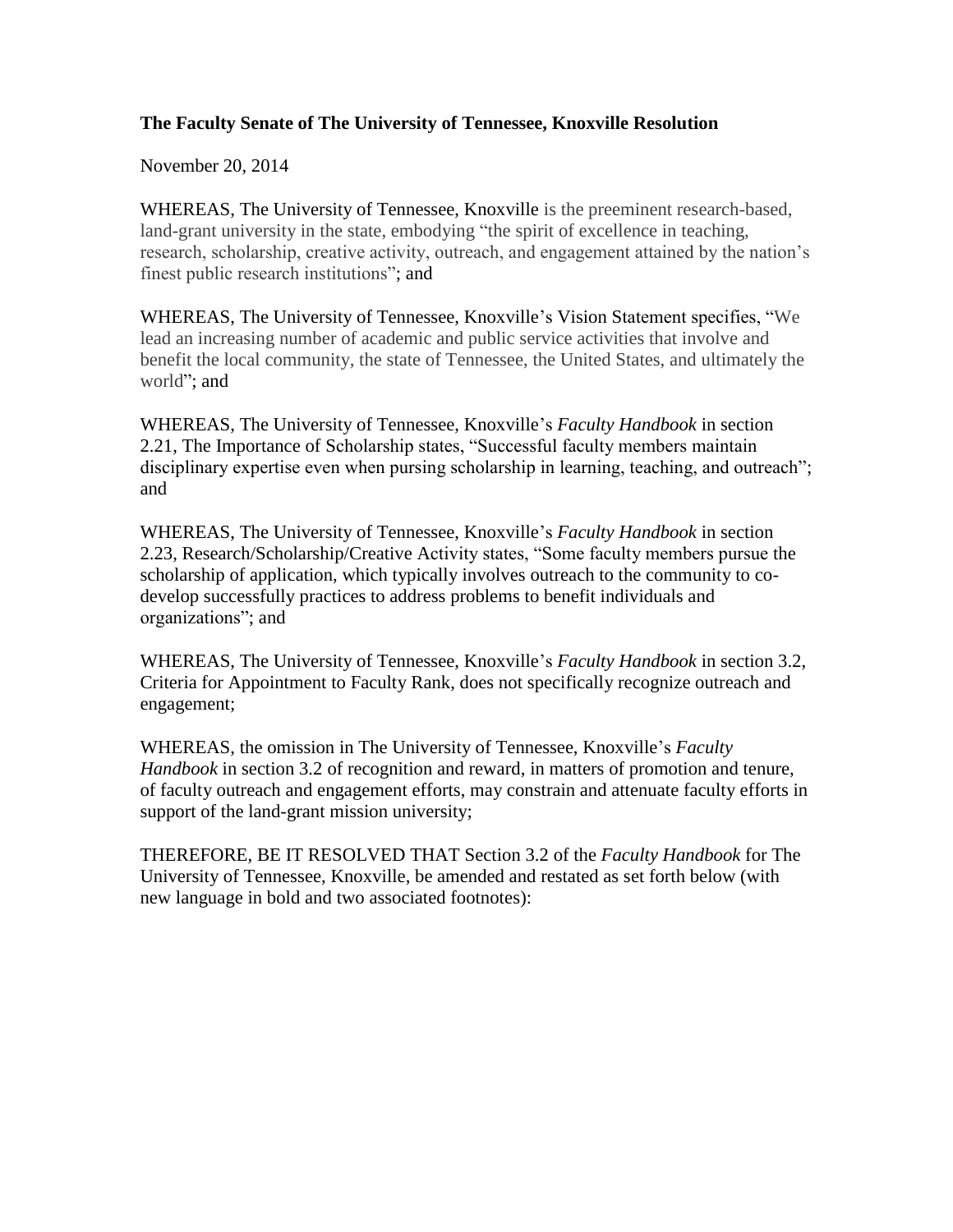3.2 Criteria for Appointment to Faculty Rank

Professors are expected to

1. hold the doctorate or other terminal degree of the discipline, or present equivalent training and experience appropriate to the particular appointment 2. be accomplished teachers

3. have achieved and to maintain a nationally recognized record in disciplinary research / scholarship / creative activity**/engaged scholarship<sup>1</sup>**

4. have achieved and to maintain a record of significant institutional, disciplinary, and/or professional service **or outreach engagement<sup>2</sup>**

5. serve as mentors to junior colleagues

6. have normally served as an associate professor for at least five years

7. have shown beyond doubt that they work well with colleagues and students in performing their university responsibilities

Associate professors are expected to

1. hold the doctorate or other terminal degree of the discipline, or to present equivalent training and experience as appropriate to the particular appointment 2. be good teachers

3. have achieved and to maintain a recognized record in disciplinary research / scholarship / creative activity/ **engaged scholarship**

4. have achieved and to maintain a record of institutional, disciplinary, and/or professional service **or outreach engagement**

5. have normally served as an assistant professor for at least five years

6. have demonstrated that they work well with colleagues and students in performing their university responsibilities

Assistant professors are expected to

l

<sup>1</sup> Outreach research, scholarship and creative activity extends faculty endeavors to serve the public. This may include: basic discovery research, applied or action research, original performances, and creative applied policy. The best examples of outreach research and creative activities are those that engage faculty in advancing knowledge through the pursuit of their scholarly interests while simultaneously addressing specified community problems and issues, thereby benefiting the scholar, the discipline, the university, and society.

<sup>2</sup>Outreach service engages professional skills of faculty to benefit key external communities and extends the intellectual resources of the university to seek solutions to problems.

<sup>2</sup> Outreach service engages professional skills of faculty to benefit key external communities and extends the intellectual resources of the university to seek solutions to problems.